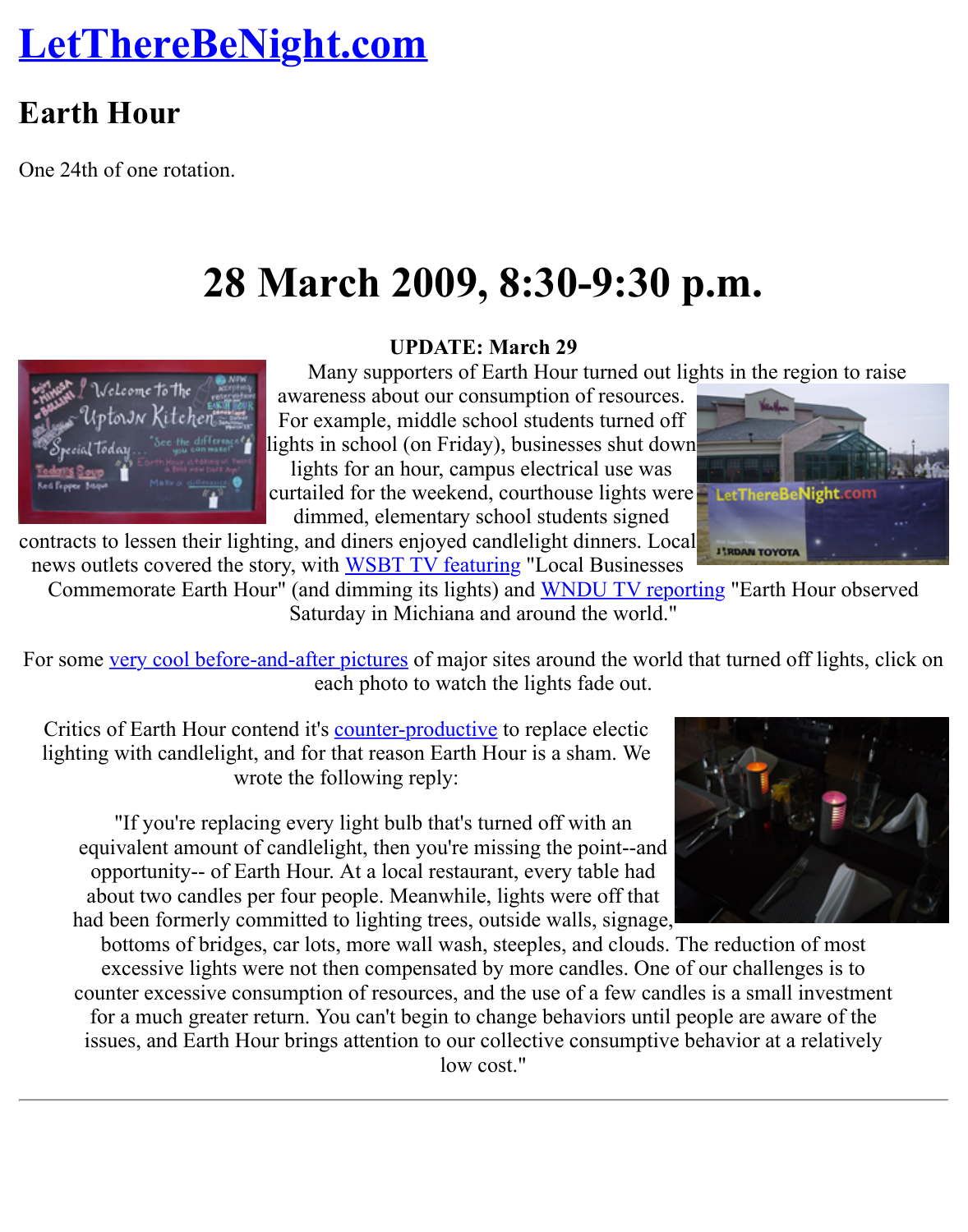

**EARTH HOUR** 

www.earthhourus.org/main.php Home page of Earth Hour in the U.S.

http://www.earthhourkids.org/ Earth Hour for Kids

www.earthhourus.org/action\_parents.php [Teaching guides \(K-12\), family](http://www.earthhourus.org/main.php) activities, Earth Hour graphics.

## **Mishawaka Mayor [Jeff Rea Discusses LTBN](http://www.earthhourus.org/action_parents.php) and Earth Hour with Students**



Mishawaka Mayor Jeff Rea met with six [students from PHM schools to inform](http://www.earthhourus.org/action_parents.php) him of activity in his community related to Let There Be Night (LTBN). Mayor Rea shared his perspective on lighting issues and the action underway by Mishawaka to address public concerns. The students demonstrated the value of fully shielded lights by sharing the



Maglite demo; expressed the upsides of better outdoor lighting, ranging from taxpayer dollars improvement of the environment; and invited Mayor Rea to embrace Earth Hour.

Later, on January 25, Mayor Rea issued a Proclamation from the City of Mishawaka that proclaims March 28, 2009, to be *Let There Be Night, Earth Hour Day*.

"Students at PHM Schools to take part in stargazing experiment." WNDU TV news coverage of visit by PHM students with Mishawaka Mayor Jeff Rea to discuss Let There Be Night and Earth Hour. Click the camera icon at www.wndu.com/localnews/headlines/39395442.html for the video; February 10, 2009.



## **Local Businesses Show Support**

Soccer Zone supports Earth Hour at the invitation of a student. The Earth I [was d](http://www.earthhourus.org/main.php)[isplayed in the window by B](http://www.wndu.com/localnews/headlines/39395442.html)rad Mick, the manager of Soccer Zone.

Other posters are showing up in Toscana Park at Uptown Kitchen and Villa Macri. Taking reservations!

Students, send us the names of participating parties so me may recognize the companies that are supportive.